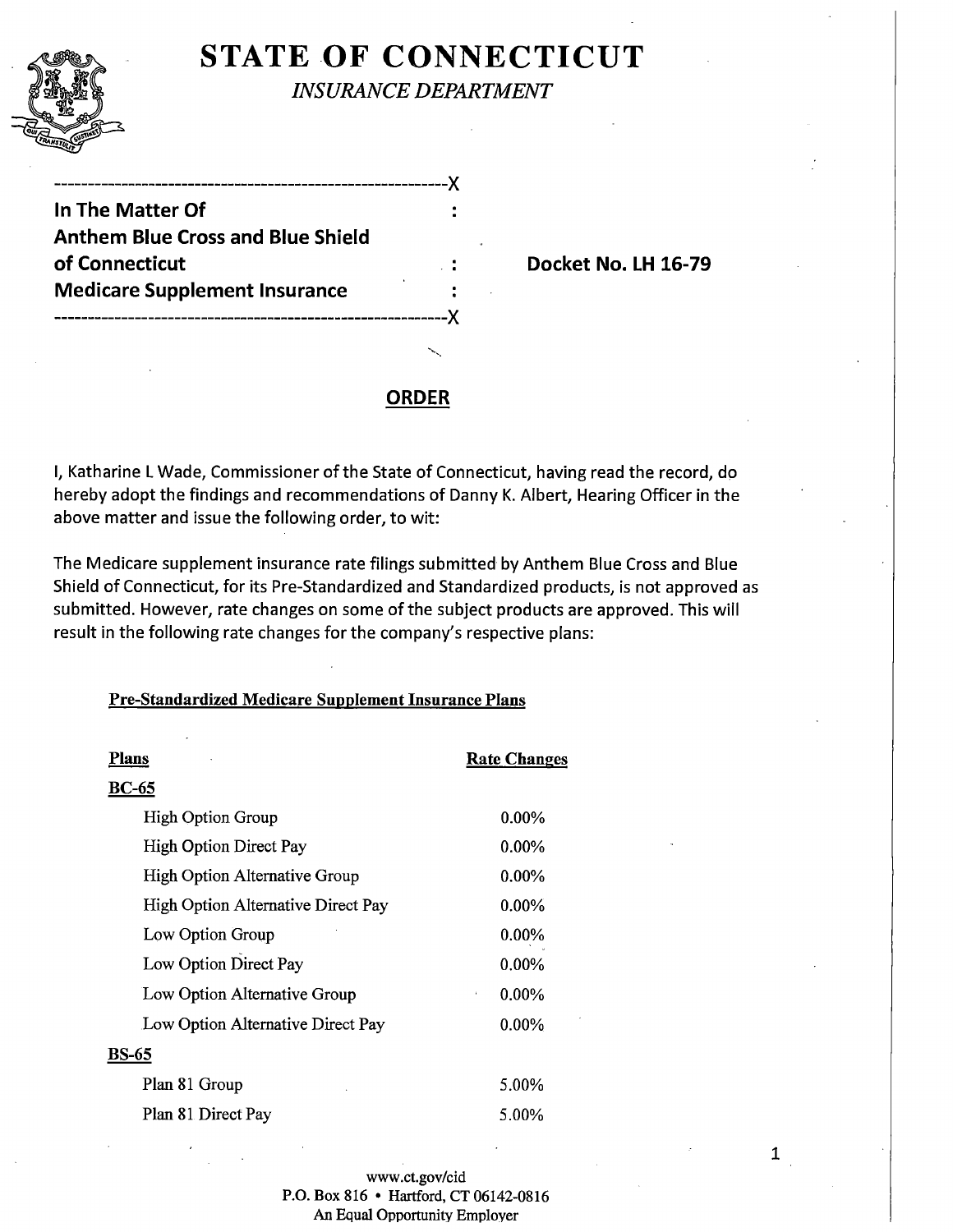| $0.00\%$ |
|----------|
| $0.00\%$ |
| $0.00\%$ |
| $0.00\%$ |
| $0.00\%$ |
| 5.00%    |
|          |

#### CarePlus Drug Riders:

| P <sub>1</sub>                             | 0.00%    |
|--------------------------------------------|----------|
| P3                                         | $0.00\%$ |
| <b>P5</b>                                  | 0.00%    |
| \$0 Copay, 80% Coins., \$2k max Direct Pay | $0.00\%$ |
| \$0 Copay, 80% Coins., \$2k max Group      | $0.00\%$ |

# Individual Standardized Medicare Supplement Insurance Plans

| <b>Plans</b>          | <b>Rate Changes</b> |
|-----------------------|---------------------|
| A                     | 20.00%              |
| B                     | 7.60%               |
| C                     | 3.10%               |
| D                     | 7.00%               |
| F<br>Ť                | 0.00%               |
| High Deductible F     | 20.00%              |
| H(w/Rx)               | 9.90%               |
| H (w/o Rx)            | 9.90%               |
| J(w/Rx)               | 9.90%               |
| J(w/o Rx)             | 9.90%               |
| CHCP Plan J (w/Rx)    | 1.30%               |
| CHCP Plan $J(w/o Rx)$ | $0.00\%$            |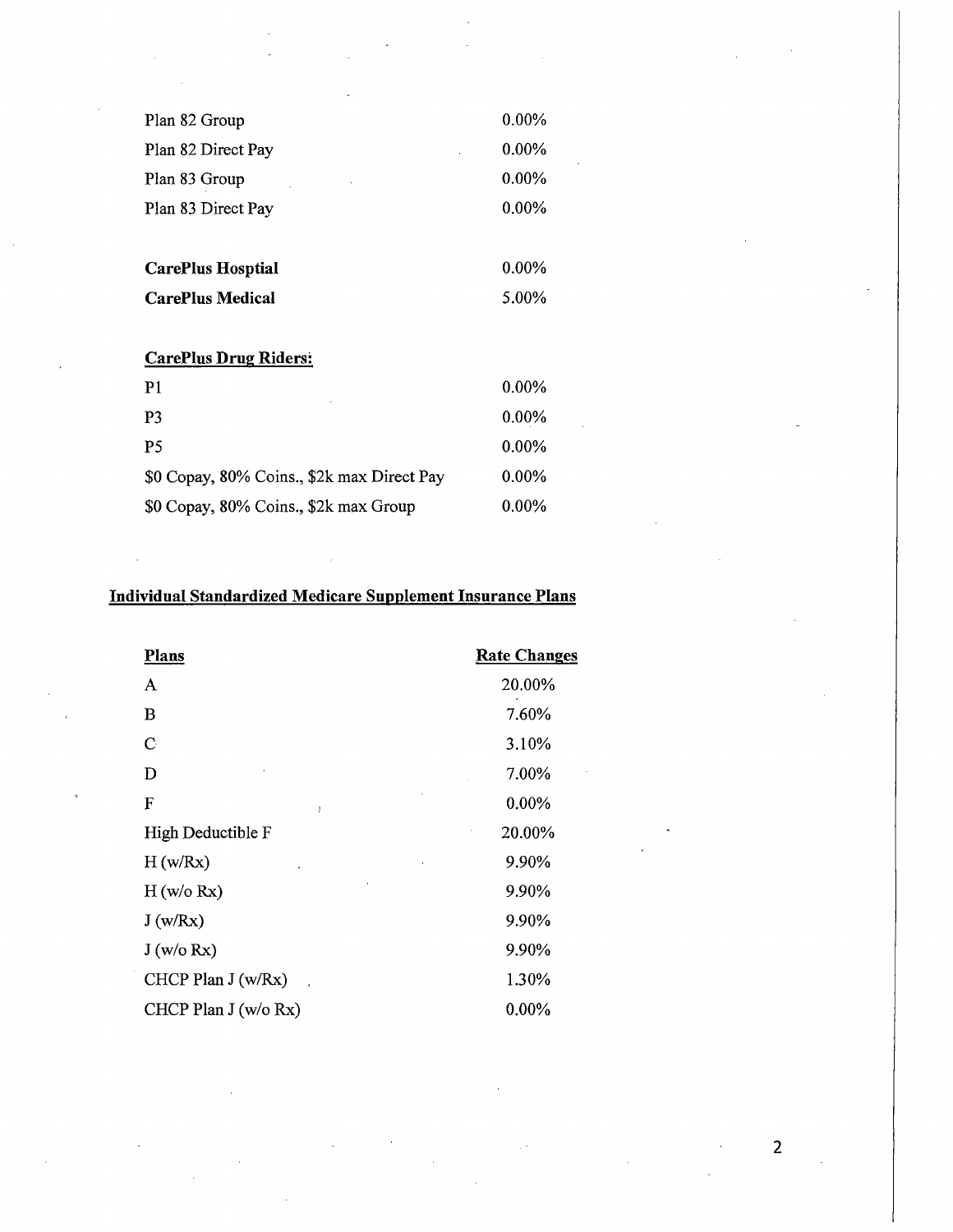## Individual Standardized Modernized Medicare Supplement Insurance Plans

| <b>Plans</b><br>$\bullet$ | <b>Rate Changes</b> |
|---------------------------|---------------------|
| Α<br>$\bullet$            | 20.00%              |
| F                         | 0.00%               |
| High Deductible F         | 20.00%              |
| G                         | 0.00%               |
| ٠<br>N                    | 0.00%               |

The rate action approved herein is reasonable in relationship to the benefits and estimated claim costs the company can reasonably expect to realize under these products.

Dated at Hartford, Connecticut, this 30<sup>th</sup> day of September, 2016.

Katharine L Wade Commissioner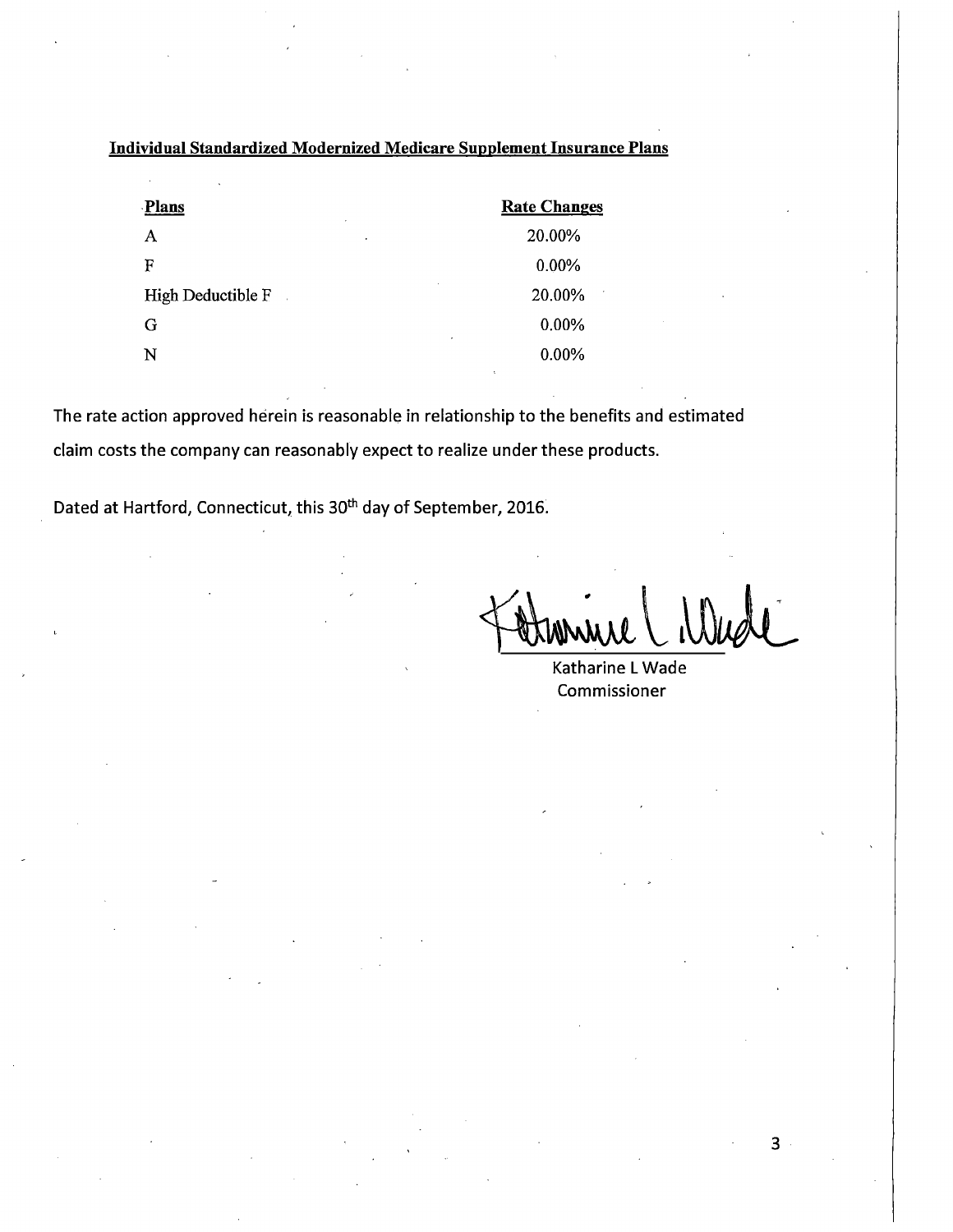

# **STATE OF CONNECTICUT**

*INSURANCE DEPARTMENT* 

.-----------------X In The Matter Of Anthem Blue Cross and Blue Shield of Connecticut Docket No. LH 16-79 Medicare Supplement Insurance -----------------------------------------------------X

#### PROPOSED FINAL DECISION

#### 1. INTRODUCTION

The Insurance Commissioner of the State of Connecticut is empowered to review rates charged for individual and group Medicare supplement policies sold to any resident of this State who is eligible for Medicare. The source for this regulatory authority is contained in Chapter 700c and Section 38a-495a of the Connecticut General Statutes.

After due notice, a hearing was held at the Insurance Department in Hartford on Thursday, September 22, 2016 to consider whether or not the rate increase filings made Anthem Health Plans Inc. ( dba Anthem Blue Cross and Blue Shield of Connecticut) on its Pre-Standardized and Standardized Medicare supplement insurance products should be approved.

No members from the general public or public officials attended the hearing.

Four company representatives from Anthem Blue Cross and Blue Shield of Connecticut attended the hearing. Two of the company representatives participated in the hearing.

The hearing was conducted in accordance with the requirements of Section 38a-474, Connecticut General Statutes, the Uniform Administrative Procedures Act, Chapter 54 of Section 38a-8-1 et seq. of the Regulations of Connecticut State Agencies.

A Medicare supplement policy is a private health insurance policy sold on an individual or group basis, which provides benefits that are additional to the benefits provided by Medicare. For many years Medicare supplement policies have been highly regulated under both state and federal law to protect the interests of persons eligible for Medicare who depend on these policies to provide additional coverage for the costs of health care.

Effective December 1, 2005, Connecticut amended its program of standardized Medicare supplement policies in accordance with Section 38a-496a of the Connecticut General Statutes, and Sections 38a-495a-1 through 3 8a495a-21 ofthe Regulations of Connecticut Agencies. This program, which conforms to federal requirements, provides a "core" package of benefits known as Plan A. Insurers may also offer any one or more of eleven other plans (Plans B through N).

Effective January 1, 2006, in accordance with Section 38a-495c of the Connecticut General Statutes (as amended by Public Act 05-20) premiums for all Medicare supplement policies in the state must use community rating. Rates for Plans A through N must be computed without regard to age, gender,

> www.ct.gov/cid P.O. Box 816 • Hartford, CT 06142-0816 An Eaual Oonortunitv Emnlover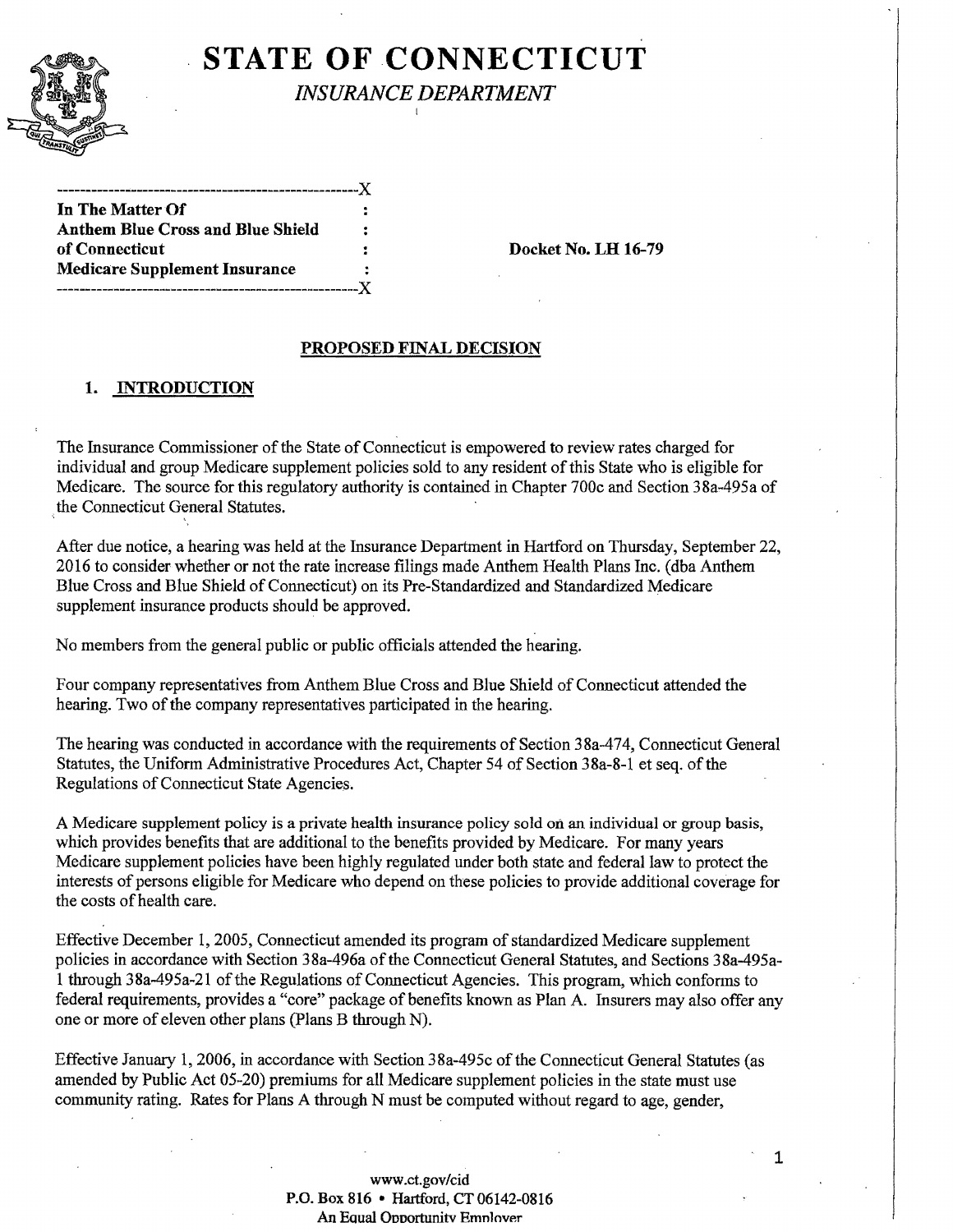previous claims history or the medical condition of any person covered by a Medicare supplement policy or certificate...

The statute provides that coverage under Plans A through N may not be denied on the basis of age, gender, previous claims history or the medical condition of any covered person. Insurers may exclude benefits for losses incurred within six months from the effective date of coverage based on a pre-existing condition.

Effective October 1, 1998, carriers that offer Plan B or Plan C must make these plans as well as PlanA, available to all persons eligible for Medicare by reason of disability.

Insurers must also make the necessary arrangements to receive notice of all claims paid by Medicare for their insureds so that supplement benefits can be computed and paid without requiring insureds to file claim forms for such benefits. This process of direct notice and automatic claims payment is commonly referred to as "piggybacking" or "crossover".

Sections 38a-495 and 38a-522 of the Connecticut General Statutes, and Section 38a-495a-10 of the Regulations of Connecticut Agencies, state that individual and group Medicare supplement policies must have anticipated loss ratios of 65% and 75%, respectively. Under Sections 38a-495-7 and 38a-495a-10 of the Regulations of Connecticut Agencies, filings for rate increases must demonstrate that actual and expected losses in relation to premiums meet these standards, and anticipated loss ratios for the entire future period for which the requested premiums are calculated to provide coverage must be expected to equal or exceed the appropriate loss ratio standard.

Section 38a-473 of the Connecticut General Statutes provides that no insurer may incorporate in its rates for Medicare supplement policies factors for expenses that exceed 150% of the average expense ratio for that insurer's entire written premium for all lines of health insurance for the previous calendar year.

#### **II. FINDINGS OF FACT**

After reviewing the exhibits entered into the record of this proceeding, the testimony of the witnesses, and utilizing the experience, technical competence and specialized knowledge ofthe Insurance Department, the undersigned makes the following findings of fact:

Anthem Blue Cross and Blue Shield of Connecticut has requested the following rate changes to its prestandardized and standardized books of business:

**2** 

#### **Pre-Standardized** ·

|                   | <b>In-Force Members</b><br>5/31/16 | <b>Current</b> | <b>Proposed</b> | % Difference |
|-------------------|------------------------------------|----------------|-----------------|--------------|
| BC-65 High Option |                                    |                |                 |              |
| Group             | 5,325                              | \$112.81       | \$112.81        | $0.00\%$     |
| Direct Pay        | 1,213                              | \$154.85       | \$154.85        | 0.00%        |
| High Option Alt.  |                                    |                |                 |              |
| Group             | 31                                 | \$107.62       | \$107.62        | 0.00%        |
| Direct Pay        | 839                                | \$143.15       | \$143.15        | 0.00%        |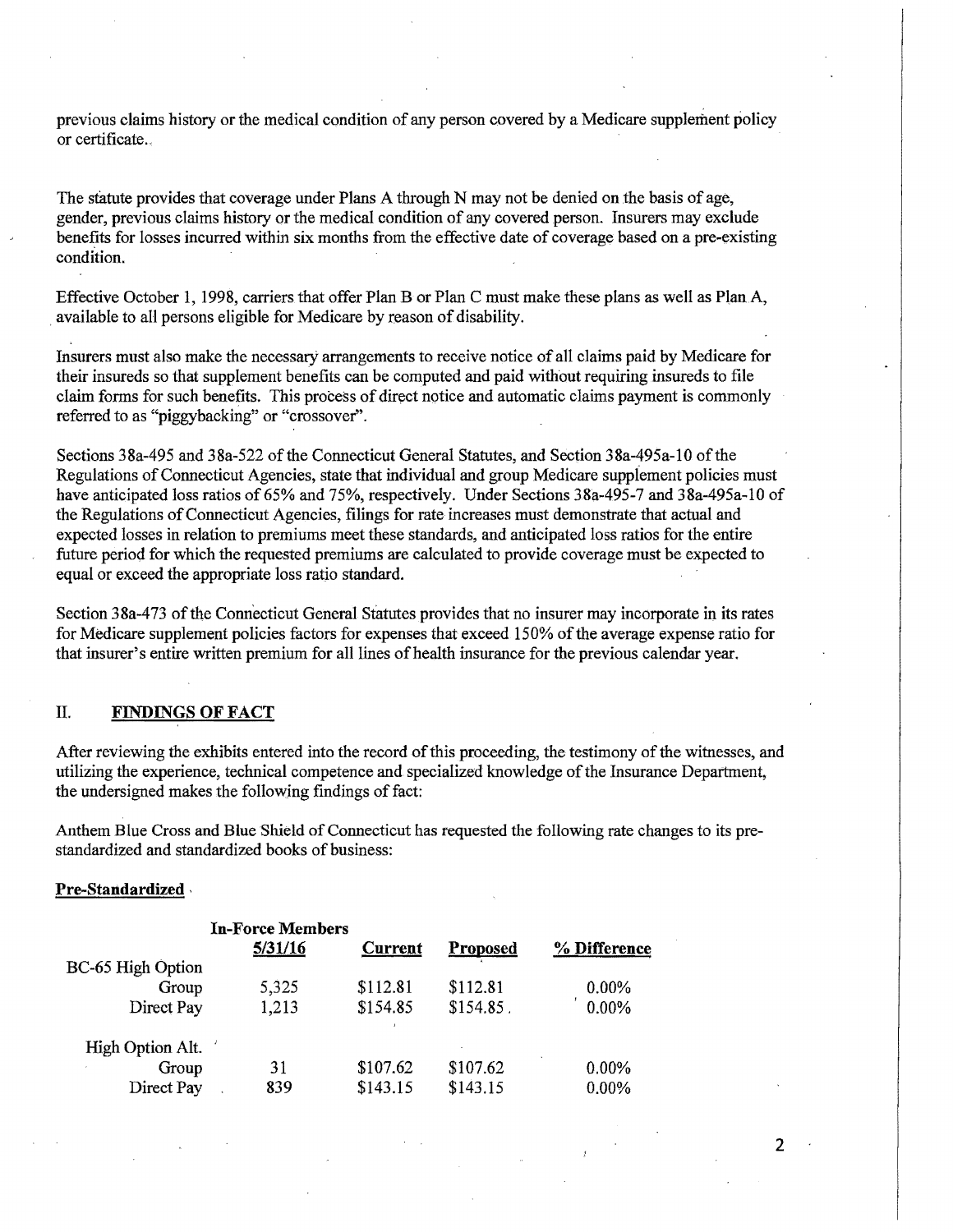| BC-65 Low Option                  |                |          |          |          |
|-----------------------------------|----------------|----------|----------|----------|
| Group.                            | 596            | \$42.47  | \$42.47  | $.00\%$  |
| Direct Pay                        | 1              | \$46.38  | \$46.38  | 0.00%    |
| Low Option Alt.                   |                |          |          |          |
| Group                             | $\bf{0}$       | \$38.51  | \$38.51  | $0.00\%$ |
| Direct Pay                        | $\overline{3}$ | \$42.36  | \$42.36  | $0.00\%$ |
| CarePlus Hospital                 |                |          |          |          |
| Group, Direct Pay                 | 50             | \$119.12 | \$119.12 | 0.00%    |
| <b>BS-65 Plan 81</b>              |                |          |          |          |
| Group                             | 3,980          | \$106.54 | \$117.09 | 9.90%    |
| Direct Pay                        | 1,929          | \$116.31 | \$127.82 | 9.90%    |
| <b>BS-65 Plan 82</b>              |                |          |          |          |
| Group                             | 1,493          | \$85.20  | \$85.20  | $0.00\%$ |
| Direct Pay                        | 179            | \$101.59 | \$101.59 | $0.00\%$ |
| <b>BS-65 Plan 83</b>              |                |          |          |          |
| Group                             | 395            | \$72.66  | \$72.66  | 0.00%    |
| Direct Pay                        | 3              | \$77.20  | \$77.20  | 0.00%    |
| CarePlus Medical                  |                |          |          |          |
| Group, Direct Pay                 | 50             | \$114.30 | \$125.62 | 9.90%    |
| CarePlus Drug Riders              |                |          |          |          |
| P <sub>1</sub>                    | 6              | \$165.10 | \$165.10 | $0.0\%$  |
| P <sub>3</sub>                    | $\overline{c}$ | \$133.94 | \$133.94 | $0.0\%$  |
| P <sub>5</sub>                    | $\theta$       | \$137.26 | \$137.26 | $0.0\%$  |
| \$0 copay, 80% coins., \$2000 Max |                |          |          |          |
| Direct                            | 14             | \$153.52 | \$153.52 | $0.0\%$  |
| Group                             | 7              | \$72.05  | \$72.05  | $0.0\%$  |

## **Standardized**

|                            | <b>In-Force Members</b> |                |          |              |
|----------------------------|-------------------------|----------------|----------|--------------|
|                            | 5/31/16                 | <b>Current</b> | Proposed | % Difference |
| Plan A                     | 111                     | \$399.48       | \$479.38 | 20.00%       |
| Plan B                     | 727                     | \$221.73       | \$243.68 | 9.90%        |
| Plan C                     | 1,686                   | \$324.86       | \$335.91 | 3.40%        |
| Plan D'                    | 442                     | \$241.46       | \$258.36 | 7.00%        |
| Plan F                     | 5,467                   | \$261.45       | \$263.02 | 0.60%        |
| High Ded. Plan F           | 2,999                   | \$36.80        | \$44.16  | 20.00%       |
| Plan $H(w/Rx)$             | 79                      | \$323.32       | \$355.33 | 9.90%        |
| Plan $H$ (w/o Rx)          | 173                     | \$243.52       | \$267.63 | 9.90%        |
| Plan $J(w/Rx)$             | 209                     | \$336.47       | \$369.78 | 9.90%        |
| Plan $J(w/o Rx)$           | 2,474                   | \$211,46       | \$232.39 | 9.90%        |
| CHCP Plan J (w/ Rx)        | 24                      | \$369.76       | \$374.57 | 1.30%        |
| CHCP Plan $J(w/\sigma Rx)$ | 33                      | \$313.28       | \$313.28 | $0.00\%$     |
|                            |                         |                |          |              |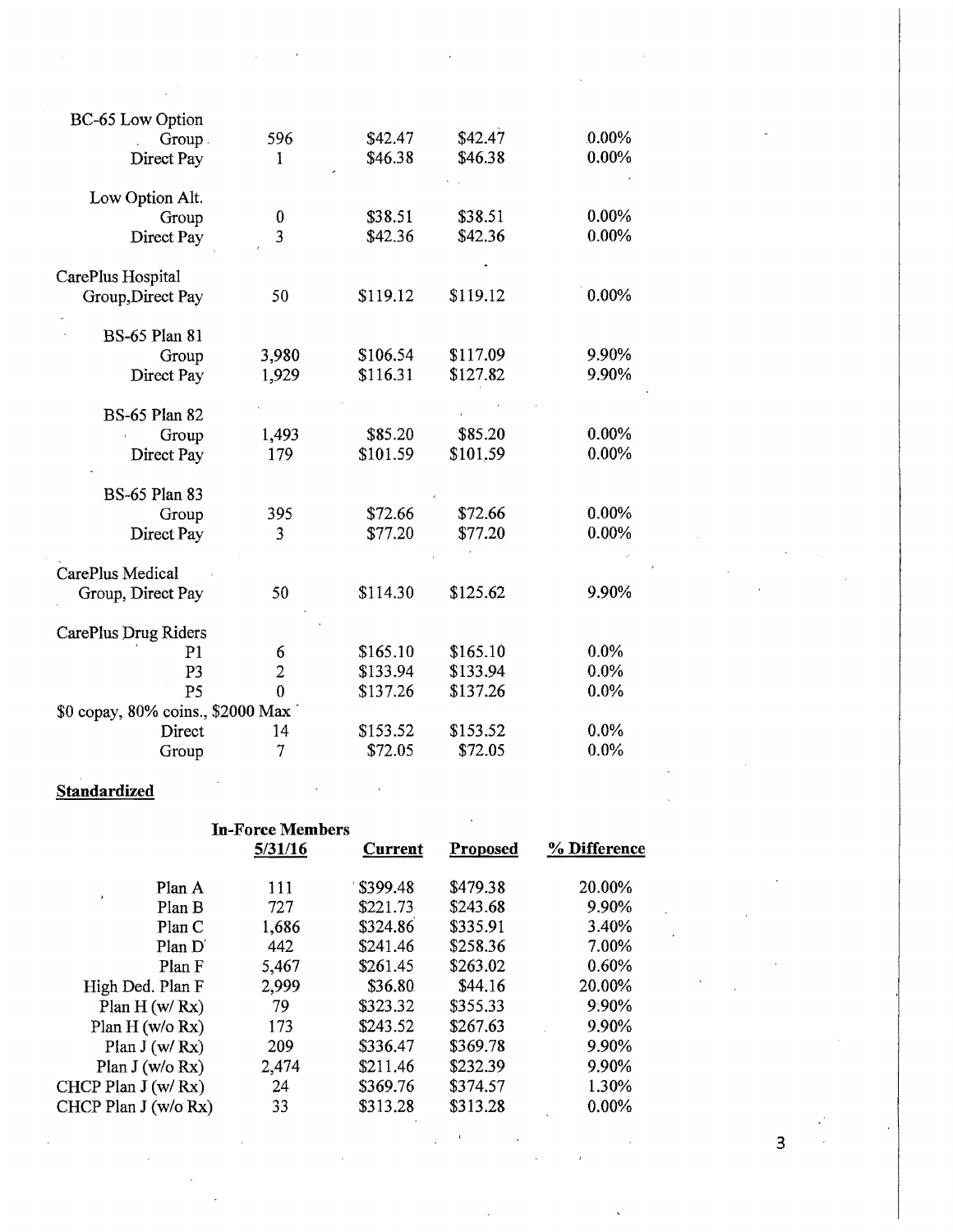#### **Modernized Plans**

|                  |       | Current  | Proposed | % Difference |
|------------------|-------|----------|----------|--------------|
| Plan A           | 270   | \$399.48 | \$479.38 | 20.00%       |
| Plan F           | 6,341 | \$261.45 | \$263.02 | $0.60\%$     |
| High Ded. Plan F | 5,262 | \$36.80  | \$44.16  | 20.00%       |
| Plan G           | 169   | \$224.74 | \$224.74 | 0.00%        |
| Plan N           | 3,146 | \$148.19 | \$148.19 | $0.00\%$     |

Anthem BCBSCT calculated incurred claims based on an experience period of March 2015 through February 2016 with paid run-out through May 2016. Trend was then applied for a 22-month period to the middle of 2017.

Medical and Drug trends were developed by plan for the standardized and modernized plans. The trend assumption used in the development of the January 2017 rates is 2.0% for medical claims and 0.0% for drug claims.

For pre-standardized plans, trends were developed in aggregate split between medical and drug. Based on the observed Connecticut pre-standard 12-month trends, a medical trend of 2.0% was chosen, while 0.0% was applied to drug claims.

The loss ratio history for pre-standardized, standardized and modernized plans is as follows:

|                      | 2014   | 2015       | Since Inception |
|----------------------|--------|------------|-----------------|
| BC-65 High Option    | 78.3%  | 75.5%      | 85.7%           |
| BC-65 Low Option     | 84.9%  | Υ<br>66.9% | 89.5%           |
| <b>BS-65 Plan 81</b> | 78.7%  | 81.0%      | 81.6%           |
| <b>BS-65 Plan 82</b> | 66.6%  | 65.9%      | 80.9%           |
| <b>BS-65 Plan 83</b> | 66.5%  | 60.9%      | 81.0%           |
| CarePlus             | 97.6%  | 84.3%      | 81.1%           |
|                      |        |            |                 |
|                      | 2014   | $2015$ .   | Since Inception |
| Plan A               | 178.3% | 171.80%    | 130.3%          |
| Plan B               | 74.4%  | 82.7%      | 89.9%           |
| Plan C               | 82.1%  | 77.3%      | $92.0\%$        |
| Plan D               | 80.9%  | 83.4%      | 84.3%           |
| Plan F               | 83.5%  | 77.6%      | 80.0%           |
| High Ded. Plan F     | 111.9% | 126.2%     | 66.3%           |
| Plan G               | 108.7% | 74.1%      | 85.3%           |
| Plan H (w/Rx)        | 87.8%  | 89.5%      | 79.2%           |
| Plan $H$ (w/o Rx)    | 91.3%  | 93.9%      | 77.8%           |
| Plan $J(w/Rx)$       | 87.9%  | 91.1%      | 72.6%           |
| Plan $J(w/o Rx)$     | 83.0%  | 91.8%      | 74.0%           |
| Plan N               | 65.5%  | 65.6%      | 69.8%           |
|                      |        |            |                 |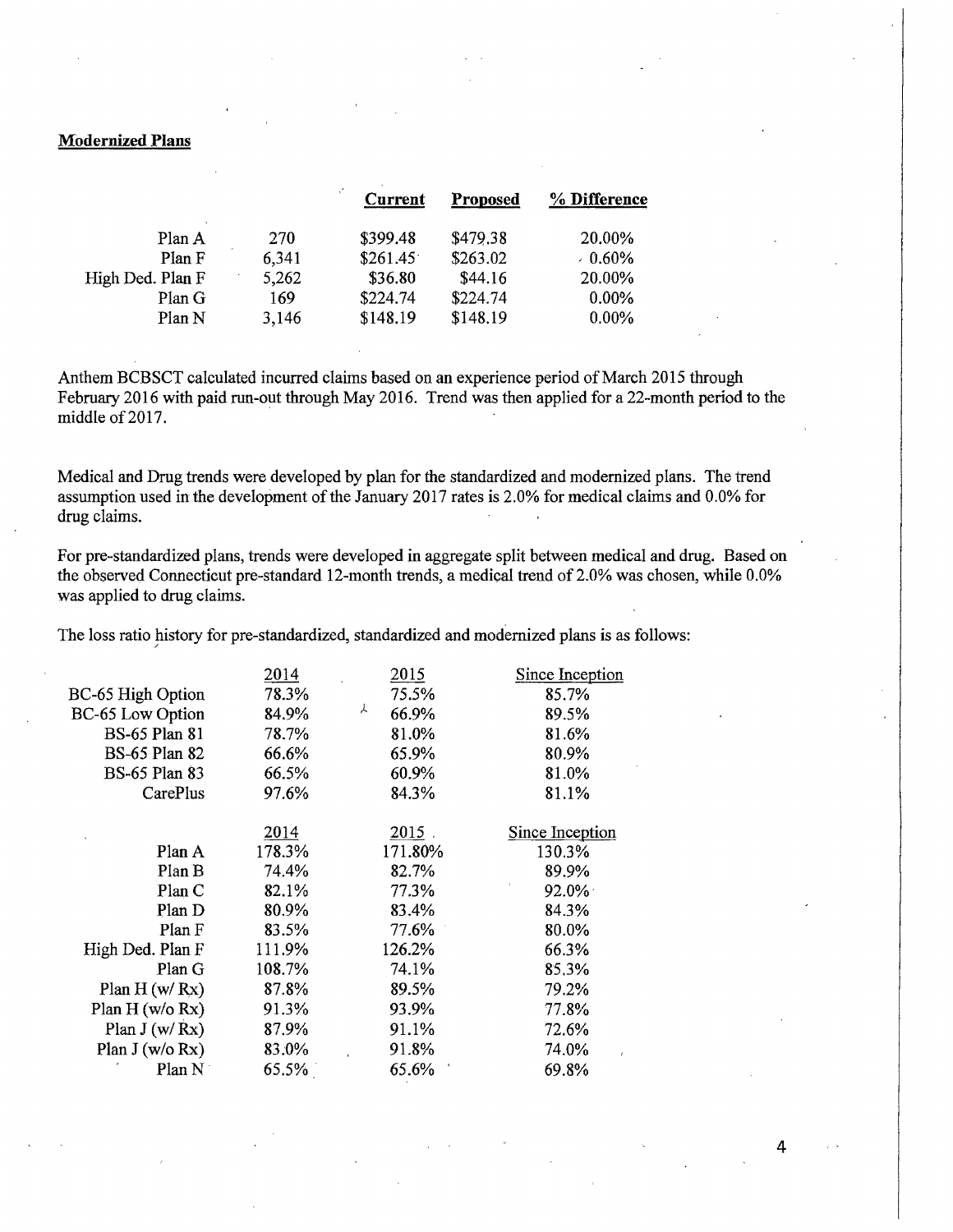The projected 2017 loss ratios are as follows:

| Pre-standardized        | <b>Loss Ratio</b> |
|-------------------------|-------------------|
| BC-65 High Option77.7%  |                   |
| <b>BC-65 Low Option</b> | 71.6%             |
| <b>BS-65 Plan 81</b>    | 75.7%             |
| <b>BS-65 Plan 82</b>    | 69.6%             |
| <b>BS-65 Plan 83</b>    | 63.1%             |
| CarePlus                | 83.9%             |
|                         |                   |
| Standardized            | <b>Loss Ratio</b> |
| Plan A                  | 125.2%            |
| Plan B                  | 78.4%             |
| PlanC                   | 73.9%             |
| Plan D                  | 76.5%             |
| Plan F                  | 75.3%             |
| High Ded. Plan F        | 99.7%             |
| Plan G                  | 72.2%             |
| Plan $H w/Rx$           | 81.4%             |
| Plan H w/o Rx           | 82.2%             |
| Plan J w/ Rx            | 80.2%             |
| Plan J w/o Rx           | 80.0%             |
| Plan N                  | 75.1%<br>ć        |

Anthem BCBSCT certified that their expense factor is in compliance with section 38a-473, C.G.S. They have also conformed to subsection (e) of section  $38a-495c$ , C.G.S., regarding the automatic claims processing requirement.

The proposed rates are designed to satisfy the Connecticut statutory loss ratio of 75%.

Anthem BCBSCT's 2016 Medicare supplement rate filing proposal is in compliance with the requirements of regulation 38a-474 as it applies to the contents of the rate submission as well as the actuarial memorandum.

 $\breve{ }$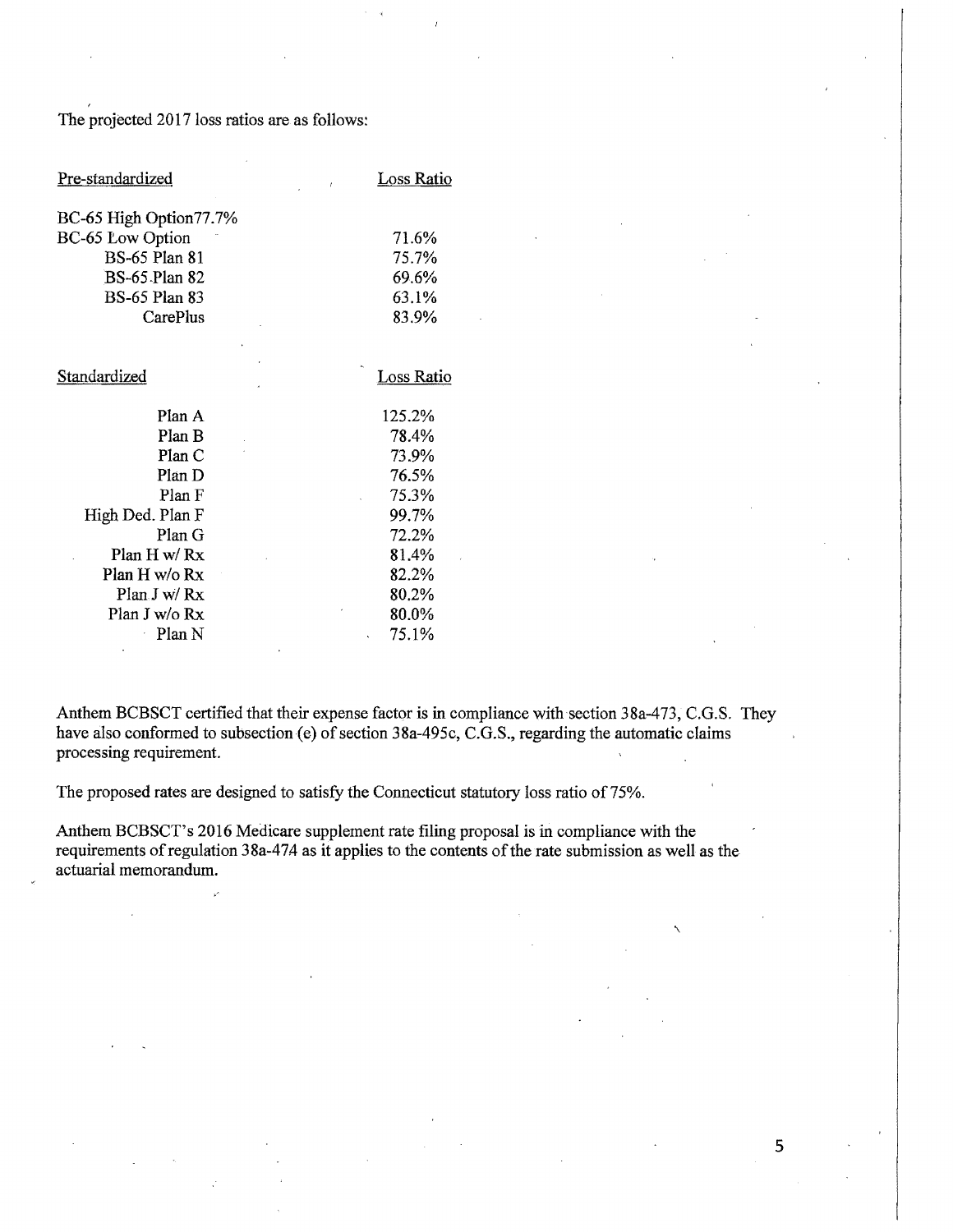#### III. RECOMMENDATION

The undersigned recommends the approval of the following rate changes and in some instances no rate change:

|                      | <b>Proposed</b> | Recommended |
|----------------------|-----------------|-------------|
|                      | Change          | Change      |
| Pre-Standardized     |                 |             |
| BC-65 High Option    | $0.00\%$        | $0.00\%$    |
| High Option Alt.     | $0.00\%$        | $0.00\%$    |
| BC-65 Low Option     | $0.00\%$        | $0.00\%$    |
| Low Option Alt.      | $0.00\%$        | $0.00\%$    |
| <b>BS-65 Plan 81</b> | 9.90%           | 5.00%       |
| <b>BS-65 Plan 82</b> | $0.00\%$        | $0.00\%$    |
| <b>BS-65 Plan 83</b> | $0.00\%$        | 0.00%       |
| CarePlus Hospital    | $0.00\%$        | $0.00\%$    |
| CarePlus Medical     | 9.90%           | 5.00%       |
| CarePlus Drug Riders | 0.00%           | $0.00\%$    |

The undersigned also recommends the approval of the following rate changes for the standardized as well as modernized plans.

|                    | Proposed        | Recommended   |
|--------------------|-----------------|---------------|
|                    | <b>Change</b>   | <b>Change</b> |
| Standardized       |                 |               |
| Plan A             | 20.00%          | 20.00%        |
| Plan B             | 9.90%           | 7.60%         |
| Plan C             | 3.40%           | 3.10%         |
| Plan D             | 7.00%           | 7.00%         |
| Plan F             | 0.60%           | 0.00%         |
| Plan F High Ded.   | 20.00%          | 20.00%        |
| Plan H w/Rx        | 9.90%           | 9.90%         |
| Plan H w/o Rx      | 9.90%           | 9.90%         |
| Plan J w/Rx        | 9.90%           | 9.90%         |
| Plan J w/o Rx      | 9.90%           | 9.90%         |
| CHCP Plan J w/ Rx  | 1.30%           | 1.30%         |
| CHCP Plan J w/o Rx | $0.00\%$        | 0.00%         |
|                    | Proposed        | Recommended   |
|                    | <b>Increase</b> | <b>Change</b> |
| Modernized         |                 |               |
| Plan A             | 20.00%          | 20.00%        |
| Plan F             | 0.60%           | 0.00%         |
| Plan F High Ded.   | 20.00%          | 20.00%        |
| Plan G             | 0.00%           | 0.00%         |
| Plan N             | 0.00%           | 0.00%         |